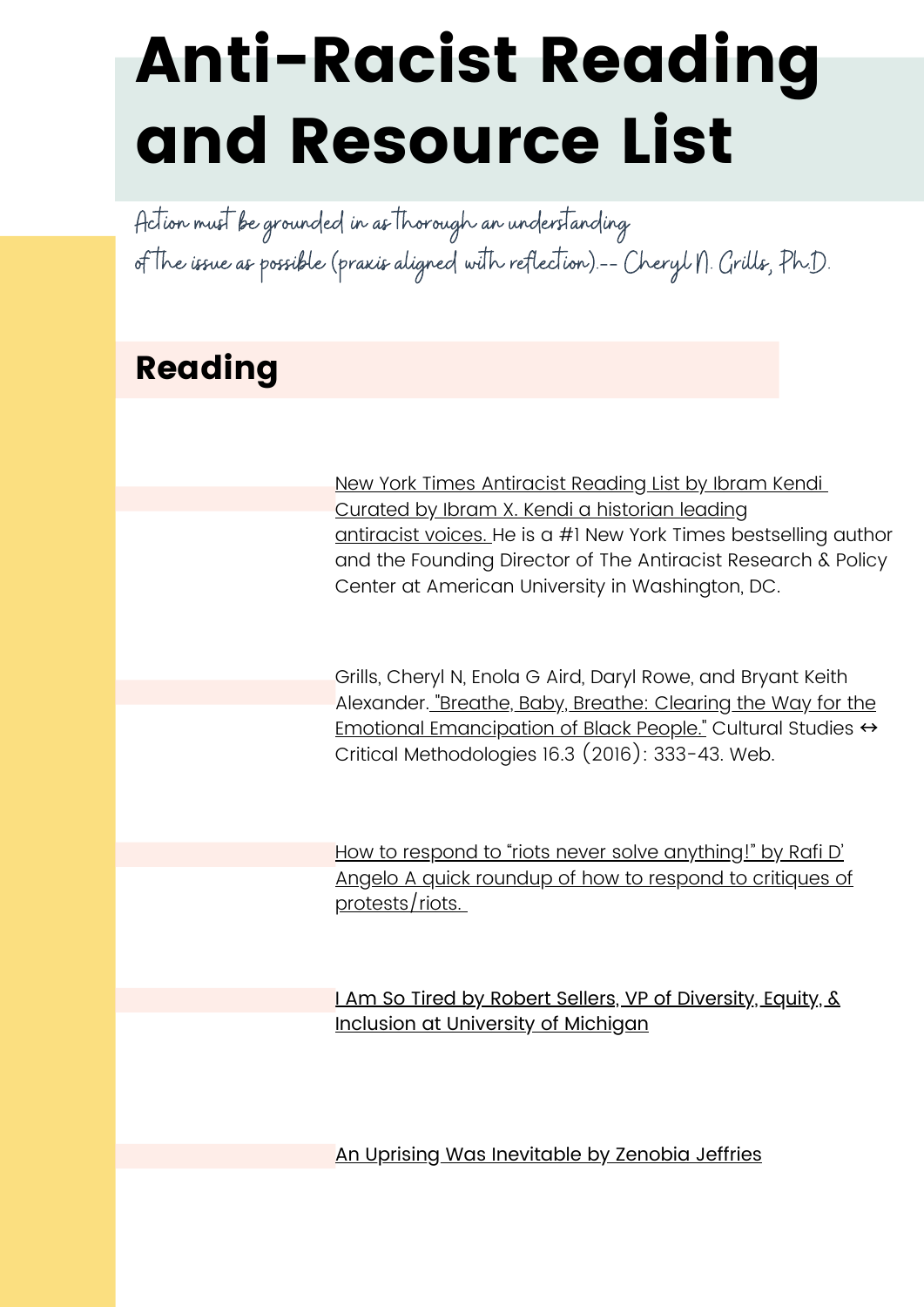## Reading

SDSU Library Archive - Race [Relations](https://library.sdsu.edu/offcampus/login.php?url=http%3a%2f%2fwww.racerelations.amdigital.co.uk) in America [\(1943-1970\)](https://library.sdsu.edu/offcampus/login.php?url=http%3a%2f%2fwww.racerelations.amdigital.co.uk)

Race Relations in America is a collection of documents produced by the American Missionary Association's Race Relations Department between 1943 and 1970 to investigate problem areas in race relations and develop methods for educating communities and preventing conflict.

This collection includes primary and secondary resources such as:

- Audio recordings of speeches
- Photographs of the participants at the Annual Race Relations Institutes
- Survey material covering school desegregation, church integration, employment practices, housing and recreation, including interviews and raw data, and the resulting analyses, statistics and reports.
- Detailed case studies on race relations in cities such as Baltimore, Pittsburgh, Minneapolis, Trenton, Nashville, and San Francisco

[Representations](https://sites.google.com/sdsu.edu/civilrightsincomics) of the Civil Rights Movement and Black Lives Matter in Comics" exhibit

Uprooting Whiteness [\[Supremacy](https://docs.google.com/document/d/1F8v8BQOcN3kODBxntkPS7snNjIuV1Cz5QDLEeq5XPa8/edit) & Domination]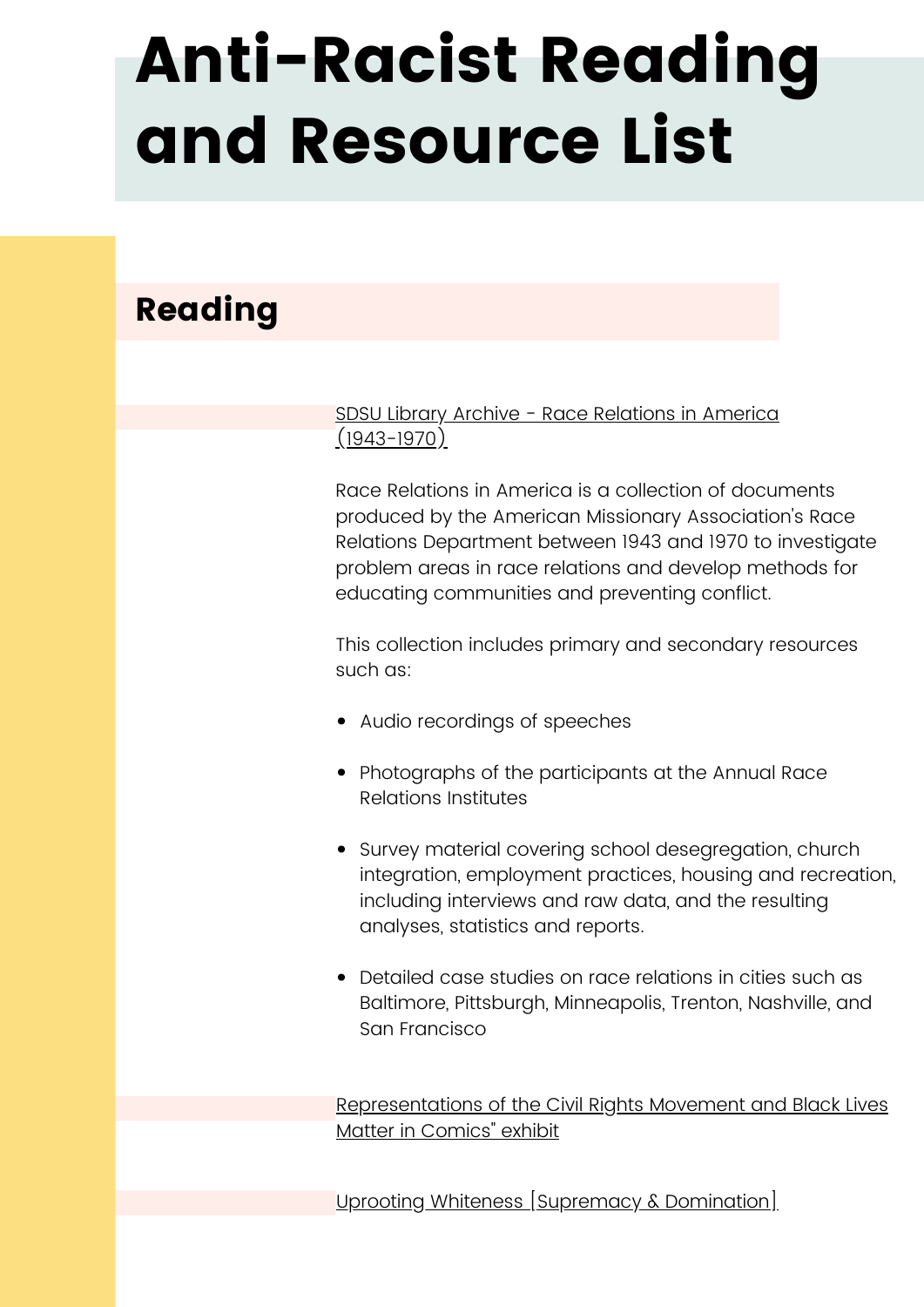## Reading

Making Space for [Restorative](https://www.yesmagazine.org/issue/world-we-want/2020/02/19/making-space-for-restorative-justice/) Justice by Amanda Abrams Some prosecutors and policymakers are beginning to work toward a legal system designed to benefit all people

hooks. b. (1994): Teaching to Transgress: Education as the Practice of Freedom. New York: Routledge.

hooks, b. (2003). Teaching Community: A Pedagogy of Hope. New York: Routledge.

Coates, T. (2015). Between the World and Me. New York: Spiegel & Grau.

Crump, B. (2019) Open Season. New York: Harper Collins Publishers.

DeGruy, J. (2017). Post Traumatic Slave Syndrome. Joy DeGruy Publications, Inc.

Diangelo, R. (2018). White Fragility: Why It's So Hard for White People to Talk AboutRacism. Boston: Beacon Press.

Kendi, I. (2019). How to Be and Anti-Racist. New York: One World.

Lorde, A. (1984) Sister Outsider: Essays and Speeches by Audre Lorde. Berkeley: The Crossing Press.

Smith, M. (2016). Invisible Man, Got the Whole World Watching. New York: Nation Books.

Ward, J. (2016). The Fire This Time: A New Generation Speaks about Race. New York: Scribner.

## Documentaries

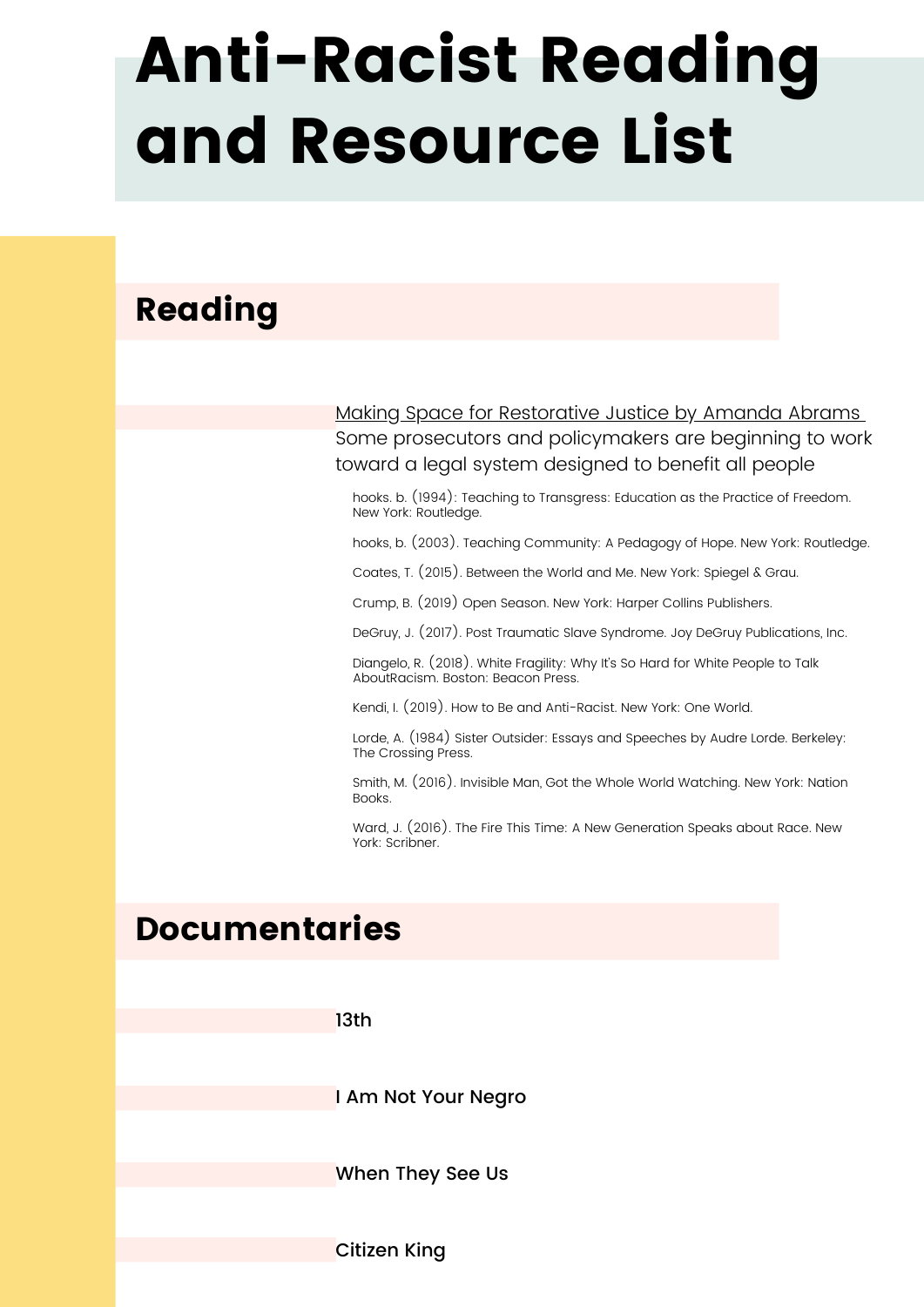## Advocacy

Grassroots Law Project:

612-324-4499

This organization provides anyone who calls with instructions on contacting government officials in Minneapolis and Minnesota.

### [#Flatten](https://docs.google.com/document/d/1qXdeTFoLA38WT6oOOrCke6VWsoDkUrqf7YwTw5VAAHc/edit) ICE[:](https://docs.google.com/document/d/1qXdeTFoLA38WT6oOOrCke6VWsoDkUrqf7YwTw5VAAHc/edit)

Interested people can call detention facilities on Tuesdays as part of the "#Flatten ICE, #Flatten the curve" movement and leave messages advocating for the release of individuals detained in ICE facilities. A number of people have been released as part of this movement.

### [Campaign](https://www.joincampaignzero.org/#vision) Zero:

Campaign ZERO is a data-informed platform that presents comprehensive solutions to end police violence in America. It integrates community demands and policy recommendations from research organizations and President Obama's Task Force on 21st Century Policing. Together, we will win.

### [Common](https://www.commonjustice.org/) Justice:

Develops and advances solutions to violence that transform the lives of those harmed and foster racial equity without relying on incarceration. Locally, we operate the first alternative-to-incarceration and victim-service program in the United States that focuses on violent felonies in the adult courts. Nationally, we leverage the lessons from our direct service to transform the justice system through partnerships, advocacy, and elevating the experience and power of those most impacted. Rigorous and hopeful, we build practical strategies to hold people accountable for harm, break cycles of violence, and secure safety, healing, and justice for survivors and their communities.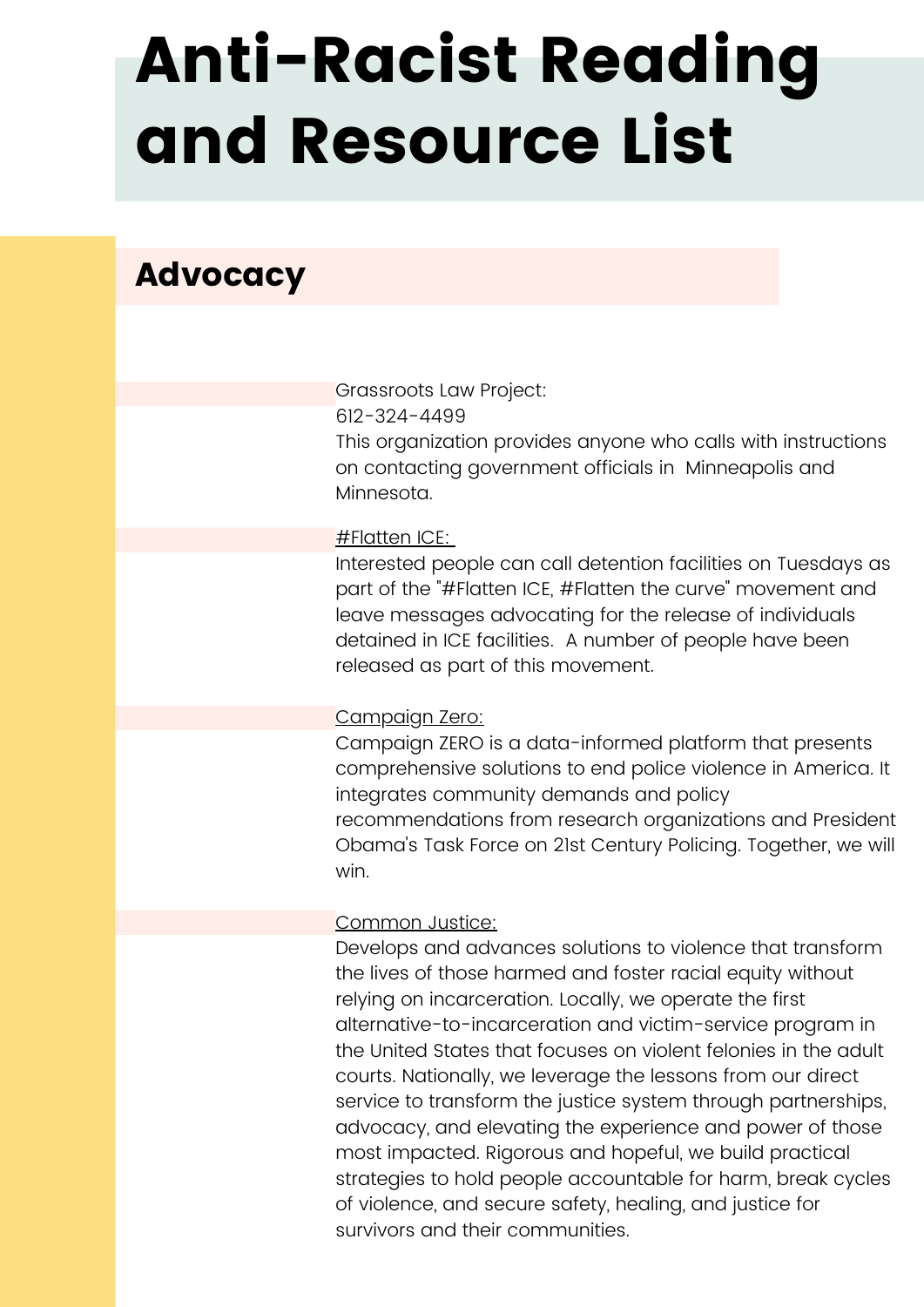## Advocacy

### [Designing](http://www.commonjustice.org/) Justice + Designing Spaces:

An Oakland-based nonprofit architecture and real estate development firm with a mission to end mass incarceration and structural inequity. We have specific expertise in community engagement, evidence-based design research, and designing for peacemaking and reparation.

#### **Black Lives Matter [Foundation:](https://blacklivesmatter.com/)**

Black Lives Matter Foundation, Inc is a global organization in the US, UK, and Canada, whose mission is to eradicate white supremacy and build local power to intervene in violence inflicted on Black communities by the state and vigilantes.

### It's Up to [Us:](https://up2sd.org/)

The It's Up to Us campaign is designed to empower San Diegans to talk openly about mental illness, recognize symptoms, utilize local resources and seek help. Find easy access to mental health and suicide prevention resources by using the links provided.

#### The [Community](https://www.communityhealingnet.org/) Healing Network:

Our mission is to mobilize Black people across the African Diaspora to heal from the trauma caused by centuries of anti-Black racism, to free ourselves of toxic stereotypes, and to reclaim our dignity and humanity as people of African ancestry. Our vision is a world in which all Black people have moved beyond surviving to flourishing, and are enjoying life in all its fullness, in body, mind, and spirit.

I[mmigration,](https://icrace.org/our-partners/toolkits/) Critical Race and Equity Lab (IC-Race Lab): Surviving and Resisting Hate: A toolkit for people of color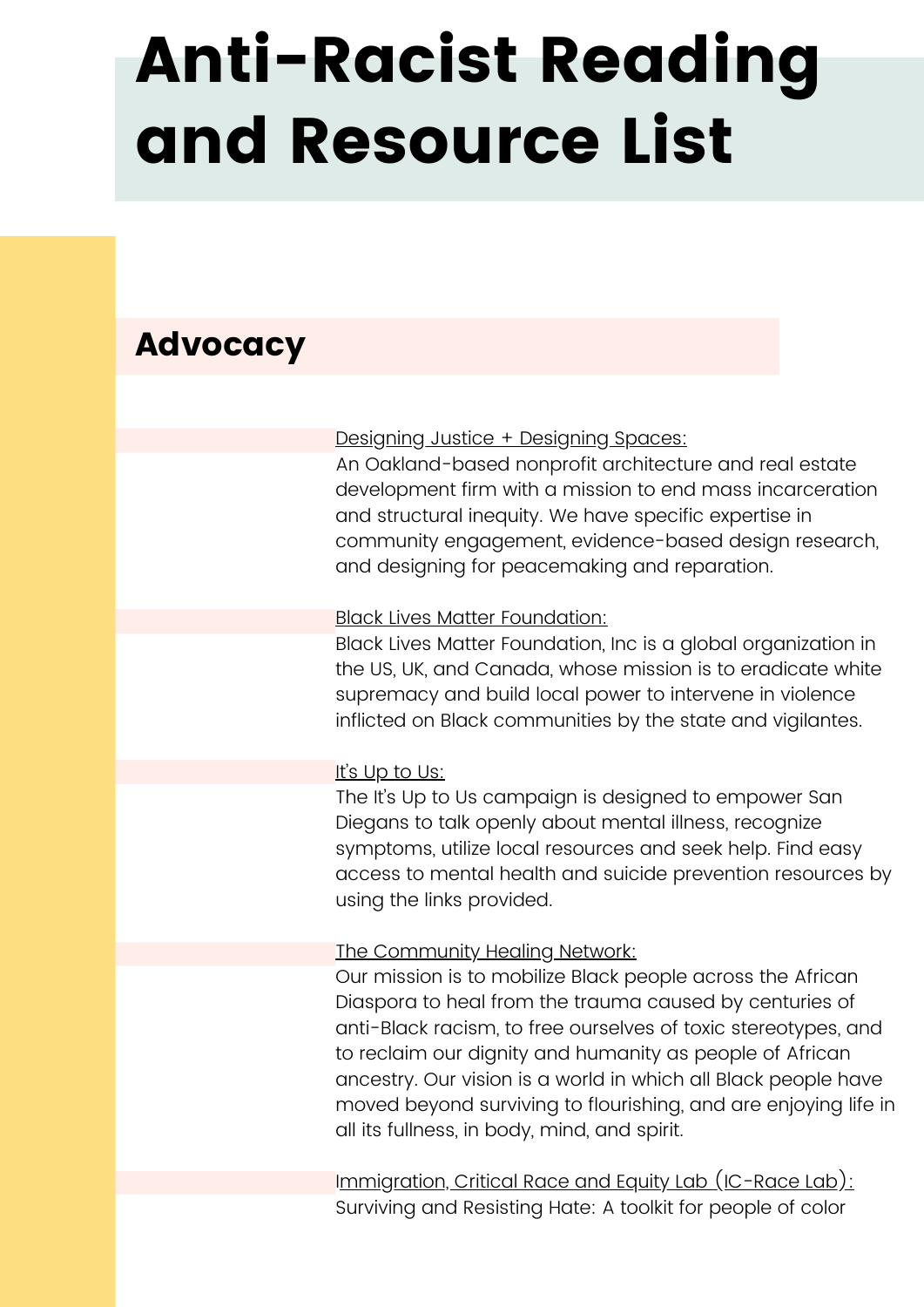## Advocacy

The [Psychology](https://www.psychologytoday.com/us/blog/healing-through-social-justice/201903/the-psychology-radical-healing) of Radical Healing:

What can psychology tell us about healing from racial and ethnic trauma?

The National Black Justice [Coalition:](http://nbjc.org/)

The National Black Justice Coalition (NBJC) is a civil rights organization dedicated to the empowerment of Black lesbian, gay, bisexual, transgender, queer and same gender loving (LGBTQ/SGL) people, including people living with HIV/AIDS. With a particular focus on federal public policy, NBJC is charged with the mission to end racism, homophobia, and LGBTQ/SGL bias and stigma. We work to: Give Voice to the lived experience of Black LGBTQ/SGL people; Take Action to eradicate racism and LGBTQ/SGL bias/stigma; and Build Networks with stakeholders, from the grassroots to the national stage, to support the empowerment of our communities. NBJC works at the intersection of the racial justice and LGBTQ/SGL equality movements by advocating for the unique needs of Black people that are too often ignored or rendered invisible.

Black [Emotional](https://www.beam.community/) And Mental Health Collective (BEAM): We are a collective of advocates, yoga teachers, artists, therapists, lawyers, religious leaders, teachers, psychologists and activists committed to the emotional/mental health and healing of Black communities.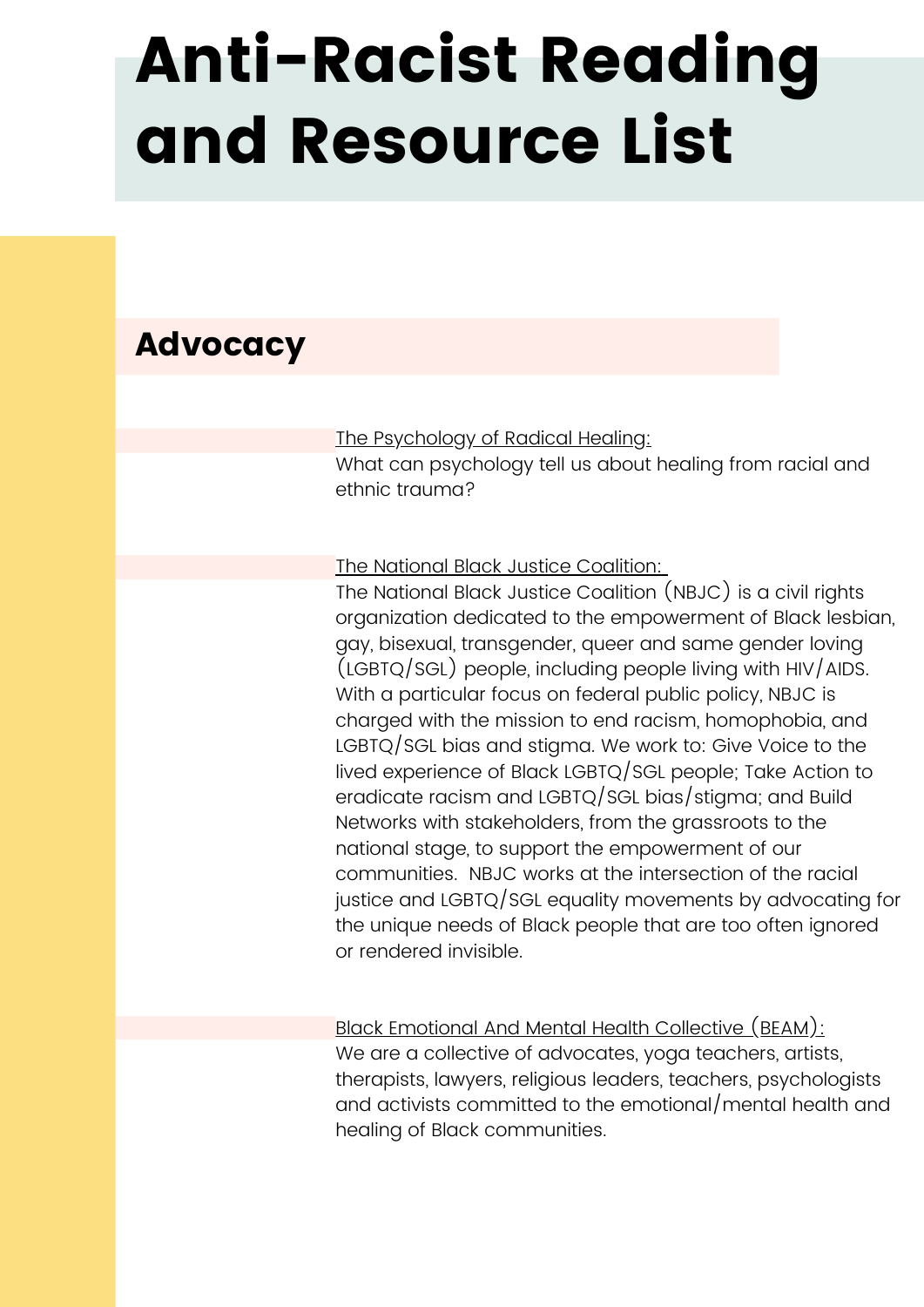## Allyship

Part of the work of allyship is take initiative to learn how to be antiracist. The resources in this section are intended as a starting point for allies who wish to educate themselves.

75 Things White People Can Do for Racial [Justice](https://medium.com/equality-includes-you/what-white-people-can-do-for-racial-justice-f2d18b0e0234)

Why I Am No Longer [Talking](https://www.theguardian.com/world/2017/may/30/why-im-no-longer-talking-to-white-people-about-race) To White People About Race

[Anti-Racism](http://bit.ly/ANTIRACISMRESOURCES) Resources A compilation of resources including articles, videos, podcasts and books

[Anti-racism](https://docs.google.com/document/d/1hpub-jkm9cLzJWqZSsETqbE6tZ13Q0UbQz--vQ2avEc/edit) Resource Guide An even larger compilation of resources, including resources for a range of specific racism-related issues (e.g., housing, health, etc.) as well as specific ethnicities

## Local Organizations/Advocacy Groups

### Urban League of San Diego [County:](https://www.sandiegoleaders.org/ulsdc)

Since 1953 the Urban League of San Diego has been a leader in empowering African American and other underrepresented communities and changing lives.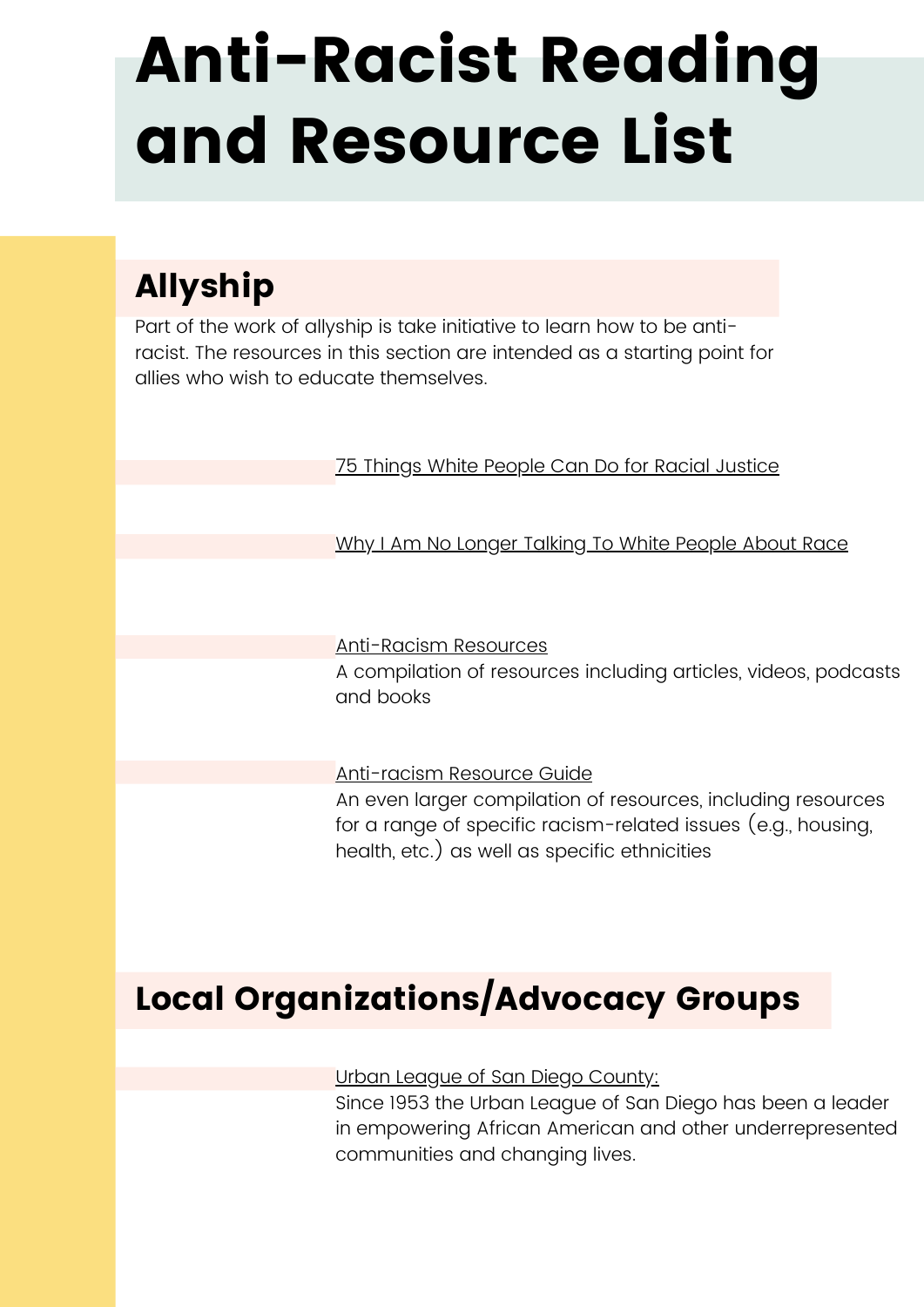## Local Organizations/Advocacy Groups

## National Association for the [Advancement](https://www.sandiegonaacp.org/) of Colored People [NAACP/Action](https://www.sandiegonaacp.org/) on Mr George Floyd:

The NAACP's principal objective is to ensure the political, educational, social and economic equality of minority citizens of the United States and eliminate race prejudice. The NAACP seeks to remove all barriers of racial discrimination through democratic processes.

### [Neighborhood](http://www.neighborhoodhouse.org/#sthash.VmEmHDmd.dpbs) House Association:

The mission of the Neighborhood House Association is to enrich lives through a continuum of education and wellness services.

### Citizens Law [Enforcement](https://www.sandiegocounty.gov/clerb/) Review Board:

Mission: To increase public confidence in government and the accountability of law enforcement by conducting impartial and independent investigations of citizen complaints of misconduct concerning Sheriff's Deputies and Probation Officers employed by the County of San Diego.

### Black Lives [Matter](https://www.facebook.com/blmsd/) San Diego:

San Diego's local chapter of Black Lives Matter. We believe and fight for liberation for ALL black people.

### March for Black [Womxn](https://www.m4bwsd.com/) San Diego:

In 2017, Black Women in San Diego, led by Nyisha Green-Washington were inspired by Black Women's Blueprint National Call to Action to march and meet to lift up demands for racial justice, to denounce the propagation of state-violence and the widespread incarceration of Black women and girls, rape and all sexualized violence, the murders and brutalization of transwomen and the disappearances of our girls from our streets, our schools and our homes; to advocate for political change focused on intersectional women's rights issues like poverty, affordable housing, reproductive rights, immigration protections and must center on the most vulnerable .